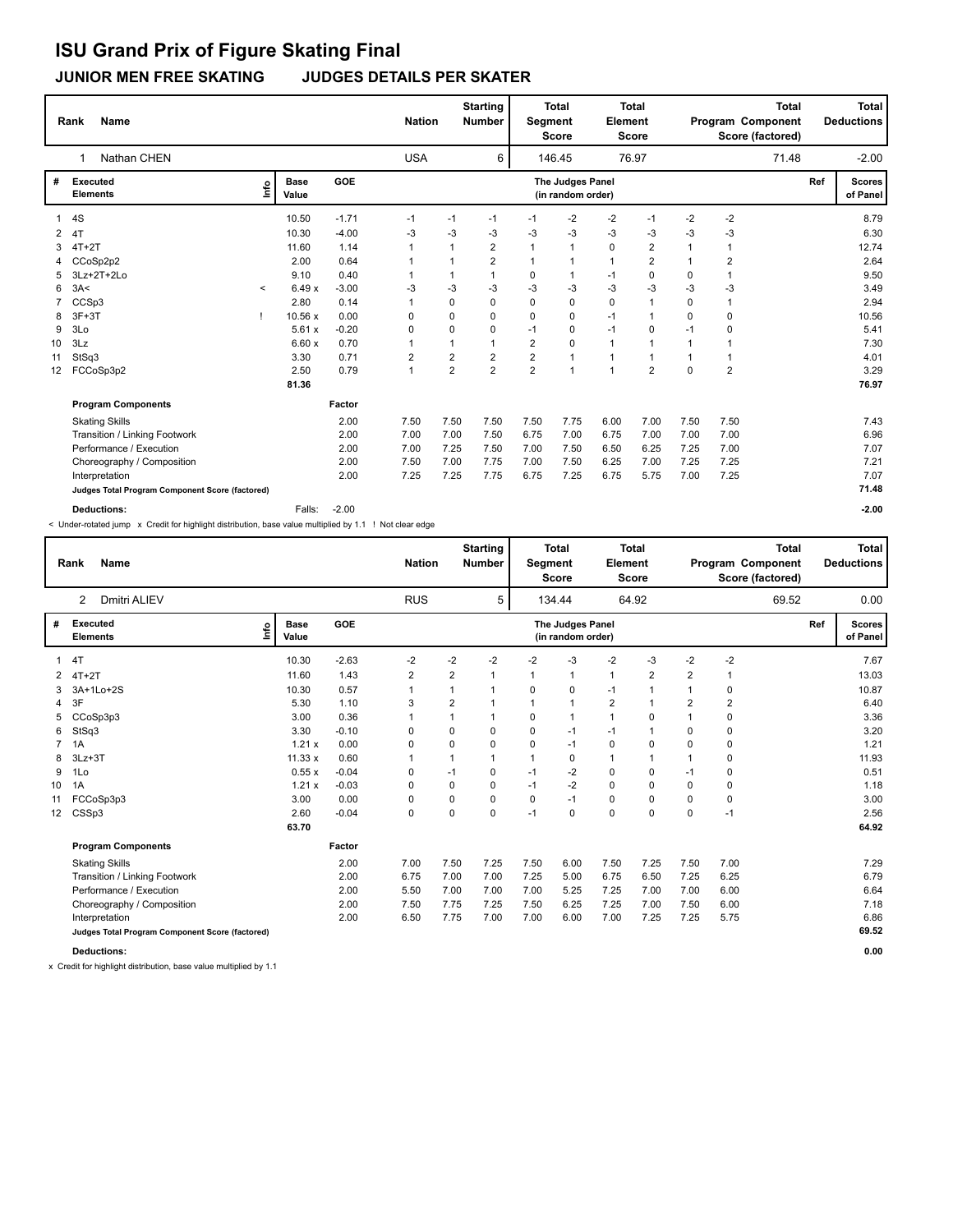# **ISU Grand Prix of Figure Skating Final**

**JUNIOR MEN FREE SKATING JUDGES DETAILS PER SKATER**

|                   | <b>Name</b><br>Rank                             |                          |                      |         | <b>Nation</b> |                | <b>Starting</b><br><b>Number</b> | Segment        | <b>Total</b><br><b>Score</b>          | Element        | <b>Total</b><br><b>Score</b> |                | Program Component | <b>Total</b><br>Score (factored) |     | <b>Total</b><br><b>Deductions</b> |
|-------------------|-------------------------------------------------|--------------------------|----------------------|---------|---------------|----------------|----------------------------------|----------------|---------------------------------------|----------------|------------------------------|----------------|-------------------|----------------------------------|-----|-----------------------------------|
|                   | Vincent ZHOU<br>3                               |                          |                      |         | <b>USA</b>    |                | 3                                |                | 134.08                                |                | 70.38                        |                |                   | 64.70                            |     | $-1.00$                           |
| #                 | <b>Executed</b><br><b>Elements</b>              | ١mfo                     | <b>Base</b><br>Value | GOE     |               |                |                                  |                | The Judges Panel<br>(in random order) |                |                              |                |                   |                                  | Ref | <b>Scores</b><br>of Panel         |
|                   | $3A+3T$                                         |                          | 12.80                | 0.71    | $\mathbf{1}$  | $\mathbf{1}$   | 0                                | 2              | $\mathbf 1$                           | 0              | 1                            | 0              | $\mathbf{1}$      |                                  |     | 13.51                             |
| 2                 | 4S<                                             | $\,<\,$                  | 8.10                 | $-4.00$ | $-3$          | $-3$           | $-3$                             | $-3$           | $-2$                                  | $-3$           | -3                           | -3             | $-3$              |                                  |     | 4.10                              |
| 3                 | FCCoSp3p4                                       |                          | 3.50                 | 0.50    | $\mathbf{1}$  | 0              | 1                                | 1              | 1                                     | $\mathbf{1}$   | 1                            | 1              | $\overline{1}$    |                                  |     | 4.00                              |
|                   | StSq3                                           |                          | 3.30                 | 0.50    | $\mathbf{1}$  | 1              | 1                                | $\mathbf{1}$   | 1                                     | $\mathbf{1}$   | 2                            | $\mathbf{1}$   | $\mathbf{1}$      |                                  |     | 3.80                              |
| 5.                | 4S<+REP                                         | $\overline{\phantom{a}}$ | 6.24x                | $-4.00$ | $-3$          | $-3$           | -3                               | -3             | $-3$                                  | $-3$           | $-3$                         | -3             | $-3$              |                                  |     | 2.24                              |
| 6                 | 3Lz                                             |                          | 6.60x                | 1.10    | $\mathbf{1}$  | $\overline{2}$ | $\mathbf{1}$                     | $\overline{2}$ | $\overline{2}$                        | $\overline{2}$ | 1                            | $\overline{2}$ | $\mathbf{1}$      |                                  |     | 7.70                              |
|                   | CSSp4                                           |                          | 3.00                 | 0.57    | 1             | 1              | 1                                | 1              | $\mathbf{1}$                          | $\overline{2}$ | $\overline{2}$               | $\mathbf{1}$   | $\mathbf{1}$      |                                  |     | 3.57                              |
| 8                 | 2A                                              |                          | 3.63x                | 0.14    | 0             | 0              | 0                                | 1              | $\mathbf 0$                           | $\mathbf 0$    | $\overline{1}$               | 1              | $\mathbf 0$       |                                  |     | 3.77                              |
| 9                 | 3Lo                                             |                          | 5.61x                | 0.00    | 0             | $\Omega$       | 0                                | $\Omega$       | $\Omega$                              | $\mathbf 0$    | $-1$                         | 0              | $\mathbf 0$       |                                  |     | 5.61                              |
| 10                | 3F                                              |                          | 5.83x                | 0.50    | 0             | $\mathbf{1}$   | 1                                | $\mathbf{1}$   | $\mathbf 0$                           | $\mathbf{1}$   | $\mathbf 0$                  | $\overline{1}$ | $\mathbf{1}$      |                                  |     | 6.33                              |
| 11                | 3Lz+1Lo+3S                                      |                          | 11.99 x              | 0.20    | 0             | $\mathbf{1}$   | 0                                | $\mathbf 0$    | $\mathbf 0$                           | $-1$           | $\mathbf 0$                  | $\mathbf{1}$   | $\mathbf{1}$      |                                  |     | 12.19                             |
| $12 \overline{ }$ | FCSp4                                           |                          | 3.20                 | 0.36    | $\mathbf{1}$  | 1              | $\Omega$                         | $\Omega$       | $\Omega$                              | $\mathbf{1}$   | $\overline{2}$               | $\mathbf{1}$   | $\overline{1}$    |                                  |     | 3.56                              |
|                   |                                                 |                          | 73.80                |         |               |                |                                  |                |                                       |                |                              |                |                   |                                  |     | 70.38                             |
|                   | <b>Program Components</b>                       |                          |                      | Factor  |               |                |                                  |                |                                       |                |                              |                |                   |                                  |     |                                   |
|                   | <b>Skating Skills</b>                           |                          |                      | 2.00    | 6.00          | 6.50           | 6.75                             | 6.75           | 7.00                                  | 5.75           | 6.50                         | 7.00           | 7.25              |                                  |     | 6.64                              |
|                   | Transition / Linking Footwork                   |                          |                      | 2.00    | 6.25          | 6.50           | 6.00                             | 6.50           | 6.50                                  | 5.75           | 6.00                         | 5.00           | 6.75              |                                  |     | 6.21                              |
|                   | Performance / Execution                         |                          |                      | 2.00    | 6.25          | 6.50           | 6.50                             | 6.75           | 6.75                                  | 6.25           | 6.00                         | 6.50           | 7.25              |                                  |     | 6.50                              |
|                   | Choreography / Composition                      |                          |                      | 2.00    | 5.75          | 6.75           | 6.25                             | 6.75           | 6.75                                  | 6.75           | 6.25                         | 7.00           | 7.00              |                                  |     | 6.64                              |
|                   | Interpretation                                  |                          |                      | 2.00    | 5.75          | 7.00           | 6.25                             | 6.50           | 6.00                                  | 6.75           | 6.50                         | 5.50           | 6.75              |                                  |     | 6.36                              |
|                   | Judges Total Program Component Score (factored) |                          |                      |         |               |                |                                  |                |                                       |                |                              |                |                   |                                  |     | 64.70                             |
|                   | <b>Deductions:</b>                              |                          | Falls:               | $-1.00$ |               |                |                                  |                |                                       |                |                              |                |                   |                                  |     | $-1.00$                           |

< Under-rotated jump x Credit for highlight distribution, base value multiplied by 1.1 REP Jump repetition

|                 | <b>Name</b><br>Rank                             |                          |                      |         |                | <b>Starting</b><br><b>Nation</b><br><b>Number</b> |                |                | <b>Total</b><br><b>Total</b><br>Element<br>Segment<br><b>Score</b><br><b>Score</b> |                         |                | <b>Total</b><br>Program Component<br>Score (factored) |                         |       |     | <b>Total</b><br><b>Deductions</b> |
|-----------------|-------------------------------------------------|--------------------------|----------------------|---------|----------------|---------------------------------------------------|----------------|----------------|------------------------------------------------------------------------------------|-------------------------|----------------|-------------------------------------------------------|-------------------------|-------|-----|-----------------------------------|
|                 | Sota YAMAMOTO<br>4                              |                          |                      |         | <b>JPN</b>     |                                                   | 4              |                | 132.46                                                                             |                         | 66.30          |                                                       |                         | 67.16 |     | $-1.00$                           |
| #               | <b>Executed</b><br><b>Elements</b>              | Info                     | <b>Base</b><br>Value | GOE     |                |                                                   |                |                | The Judges Panel<br>(in random order)                                              |                         |                |                                                       |                         |       | Ref | <b>Scores</b><br>of Panel         |
| $\mathbf{1}$    | 3A<                                             | $\overline{\phantom{0}}$ | 5.90                 | $-3.00$ | $-3$           | $-3$                                              | $-3$           | $-3$           | $-3$                                                                               | $-3$                    | $-3$           | $-3$                                                  | $-3$                    |       |     | 2.90                              |
| 2               | 2T                                              |                          | 1.30                 | 0.00    | 0              | 0                                                 | 0              | 0              | 0                                                                                  | 0                       | 0              | 1                                                     | 0                       |       |     | 1.30                              |
| 3               | FSSp4                                           |                          | 3.00                 | 0.86    | $\overline{2}$ | $\overline{2}$                                    | $\overline{2}$ | $\overline{2}$ | $\mathbf{1}$                                                                       | $\overline{\mathbf{c}}$ | 1              | 1                                                     | $\overline{2}$          |       |     | 3.86                              |
|                 | $4T<+2T$                                        | $\hat{}$                 | 9.30                 | $-1.03$ | $\mathbf 0$    | $-1$                                              | $-1$           | $-1$           | $-1$                                                                               | $-1$                    | $-1$           | 0                                                     | $-1$                    |       |     | 8.27                              |
| 5               | FCCoSp3p4                                       |                          | 3.50                 | 0.43    | $\overline{2}$ |                                                   |                | 1              | $\mathbf 0$                                                                        | $\overline{2}$          | 0              | 1                                                     | 0                       |       |     | 3.93                              |
| 6               | 1A                                              |                          | 1.21x                | $-0.03$ | 0              | $\Omega$                                          | 0              | $-2$           | $-1$                                                                               | 0                       | 0              | 0                                                     | 0                       |       |     | 1.18                              |
| 7               | 3Lo                                             |                          | 5.61x                | 0.70    | 1              |                                                   |                | 1              | 0                                                                                  | 1                       | 1              | 1                                                     | 1                       |       |     | 6.31                              |
| 8               | $3Lz + 3T$                                      |                          | 11.33 x              | 1.20    | 2              |                                                   | $\overline{2}$ | $\overline{2}$ | $\mathbf{1}$                                                                       | $\mathbf{1}$            | $\overline{2}$ | $\overline{2}$                                        | $\overline{2}$          |       |     | 12.53                             |
| 9               | 3F+1Lo+3S                                       |                          | 11.22x               | 0.80    | $\overline{2}$ | 1                                                 | 1              | $\mathbf{1}$   | 1                                                                                  | $\mathbf{1}$            | $\mathbf{1}$   | 1                                                     | $\overline{\mathbf{c}}$ |       |     | 12.02                             |
| 10              | 3F                                              |                          | 5.83x                | $-0.20$ | 0              | $\Omega$                                          | $-1$           | $-1$           | 0                                                                                  | $-1$                    | $\Omega$       | 0                                                     | 0                       |       |     | 5.63                              |
| 11              | StSq3                                           |                          | 3.30                 | 0.64    | 1              | 1                                                 | $\overline{2}$ | 0              | $\mathbf{1}$                                                                       | $\overline{2}$          | $\mathbf 1$    | 1                                                     | 2                       |       |     | 3.94                              |
| 12 <sup>2</sup> | CCoSp3p4                                        |                          | 3.50                 | 0.93    | $\overline{2}$ | $\overline{2}$                                    | $\overline{2}$ | $\overline{2}$ | $\overline{2}$                                                                     | $\overline{2}$          | $\mathbf{1}$   | 3                                                     | $\mathbf{1}$            |       |     | 4.43                              |
|                 |                                                 |                          | 65.00                |         |                |                                                   |                |                |                                                                                    |                         |                |                                                       |                         |       |     | 66.30                             |
|                 | <b>Program Components</b>                       |                          |                      | Factor  |                |                                                   |                |                |                                                                                    |                         |                |                                                       |                         |       |     |                                   |
|                 | <b>Skating Skills</b>                           |                          |                      | 2.00    | 7.25           | 7.25                                              | 7.25           | 7.00           | 7.25                                                                               | 7.50                    | 7.50           | 7.00                                                  | 7.50                    |       |     | 7.29                              |
|                 | Transition / Linking Footwork                   |                          |                      | 2.00    | 6.50           | 6.75                                              | 6.50           | 4.75           | 6.50                                                                               | 6.25                    | 6.75           | 6.50                                                  | 6.00                    |       |     | 6.43                              |
|                 | Performance / Execution                         |                          |                      | 2.00    | 5.75           | 7.00                                              | 7.00           | 6.50           | 7.00                                                                               | 6.75                    | 7.25           | 6.50                                                  | 6.25                    |       |     | 6.71                              |
|                 | Choreography / Composition                      |                          |                      | 2.00    | 6.25           | 7.25                                              | 7.00           | 6.25           | 6.75                                                                               | 6.25                    | 7.00           | 6.75                                                  | 6.00                    |       |     | 6.61                              |
|                 | Interpretation                                  |                          |                      | 2.00    | 4.00           | 7.00                                              | 6.75           | 6.50           | 6.50                                                                               | 6.25                    | 7.00           | 6.75                                                  | 6.00                    |       |     | 6.54                              |
|                 | Judges Total Program Component Score (factored) |                          |                      |         |                |                                                   |                |                |                                                                                    |                         |                |                                                       |                         |       |     | 67.16                             |
|                 | <b>Deductions:</b>                              |                          | Falls:               | $-1.00$ |                |                                                   |                |                |                                                                                    |                         |                |                                                       |                         |       |     | $-1.00$                           |

< Under-rotated jump x Credit for highlight distribution, base value multiplied by 1.1